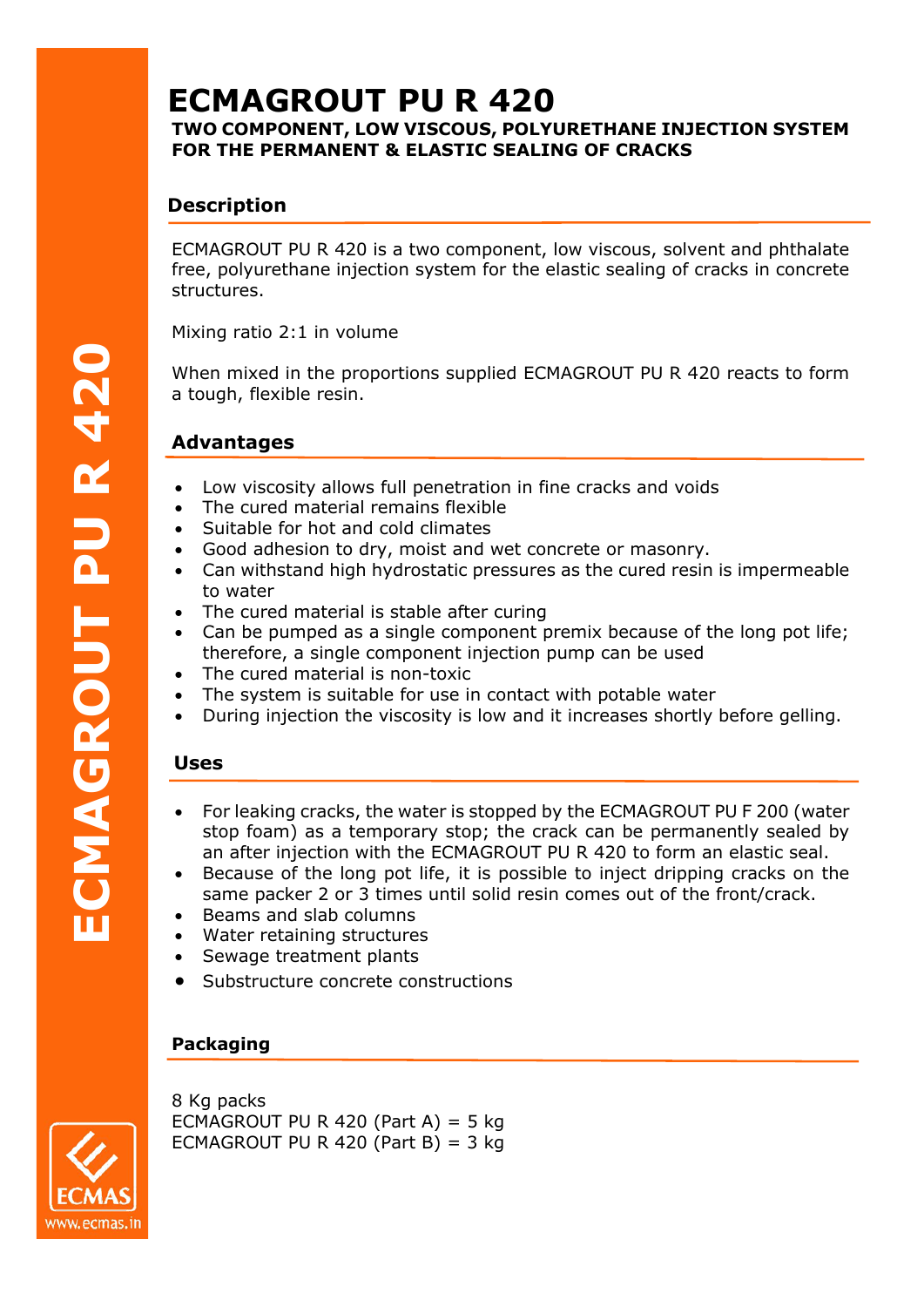## **Technical Specification at 25**°**C and 50% R.H**

| <b>Property</b>               | <b>Typical Results</b>             |
|-------------------------------|------------------------------------|
| Mixing ratio p.b.v.           | 2:1                                |
| Mixing ratio p.b.w.           | 100:60                             |
| Viscosity of the Mix mPa.s    | 140-160                            |
| Pot life at 25C (minutes)     | 60-80                              |
| Gel time at 25C (minutes      | 70-90                              |
| Tensile strength MPa          | $1.5 - 2.5$                        |
| Elongation at Break (%)       | $30 - 50$                          |
| Shore A Hardness              | $50 - 70$                          |
| Intended use                  | Ductile filling of cracks          |
| Min. width of the crack in mm | 0.1                                |
| Moisture state of the crack   | Dry, wet, moist cracks             |
| Min and max use temperature   | $5^{\circ}$ C - 45 $^{\circ}$ C    |
| Corrosion behavior            | Deemed to have no corrosive effect |

# **Installation Guidelines**

- ECMAGROUT PU R 420 should be applied by experienced grouting crews.
- ECMAS provides detailed method of statements on all its products for use in various applications and must be referred to prior to starting the work.
- The information below is a summary intended for quidance only.
- Detailed information and guidance of pump and packer selection for specific requirements are available from ECMAS.
- ECMAGROUT PU R 420 is carried out through packers installed in holes drilled into the concrete.
- The holes should be drilled at 45 degree to the concrete surface and intercept at the mid-point of the estimated crack depth.
- Large cracks should be sealed with the fast setting ECMAREP 504 prior to injection. Allow ECMAREP 504 to harden completely before injecting ECMAGROUT PU R 420 **PUFPURE**<br> **PUFPURE**<br> **PUFPURE** 
	- When a large flow of water is present, pre-inject with ECMAGROUT PU F 200.
	- Prior to injection the crack could be flushed with water to remove salt, dust etc. from the crack.

# **Mixing**

- Due to the long pot life for the ECMAGROUT PU R 420 it can be pumped as a single component pre-mix
- Pour the content of the Part A into a CLEAN, DRY plastic bucket.
- Add the required amount of Part B
- Mix thoroughly manually or with a slow speed mixer (stirrer fixed to a drilling machine) for about half a minute until the mix is homogeneous.

# **Injection Process**

- Polyurethanes are water sensitive and to avoid pump and hose blockages they should be flushed with a suitable cleaning agent like ECMACLEAN prior to using the polyurethanes
- ECMAGROUT PU R420 is then injected into the holes with a high-pressure pump having a covered reservoir to avoid moisture comes into the pre-mix and is capable of reaching pressures up to 200 bar. This forces the ECMAGROUT PU R 420 deep into the structure and allows penetration into the smallest cracks.